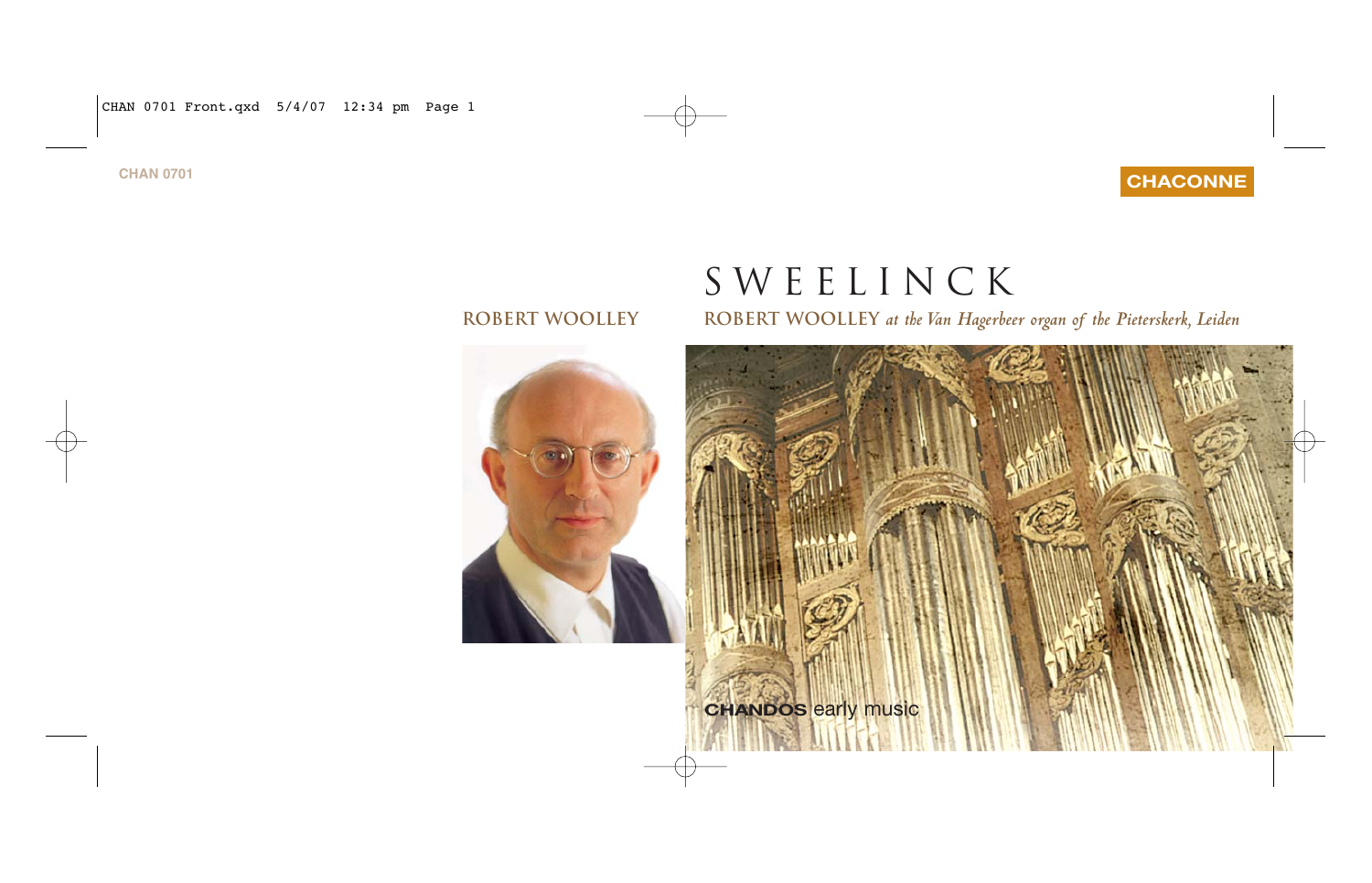

**Jan Pieterszoon Sweelinck**

# **Jan Pieterszoon Sweelinck** (1562–1621)

| 1               | Toccata, a3, D 31/L 24                                                       | 1:53     |
|-----------------|------------------------------------------------------------------------------|----------|
| 2               | Psalm 140, D 41/A 12                                                         | 5:31     |
| 3               | 'Hexachord' Fantasia, F1, D 7/L 5<br>Fantasia 'Ut re mi fa sol la. a 4 voci' | 8:29     |
| $\vert 4 \vert$ | Nun freut euch, lieben Christen gmein, D 38/A 7                              | 4:00     |
| 5               | Echo Fantasia, d3, D 5/L 11                                                  | 8:51     |
| 6               | Allein Gott in der Höh sei Ehr, D 32/A 1                                     | 3:23     |
| Q               | Fantasia 'met bindingen', F3, D 8/L 27                                       | 4:21     |
| $\boxed{8}$     | Mein junges Leben hat ein End, D 48/N 6                                      | 6:41     |
| 9               | Toccata, a1, D 29/L 17                                                       | 4:49     |
| 10              | Erbarm dich mein, o Herre Gott, D 36/A 5                                     | 10:09    |
| 11              | Toccata, G1, D 23/L 18                                                       | 3:53     |
| 12              | Psalm 116, D 40/A 11                                                         | 5:16     |
| $\boxed{13}$    | Fantasia, g2, D 12/L 8                                                       | 5:06     |
|                 |                                                                              | TT 73:24 |

**Robert Woolley** organ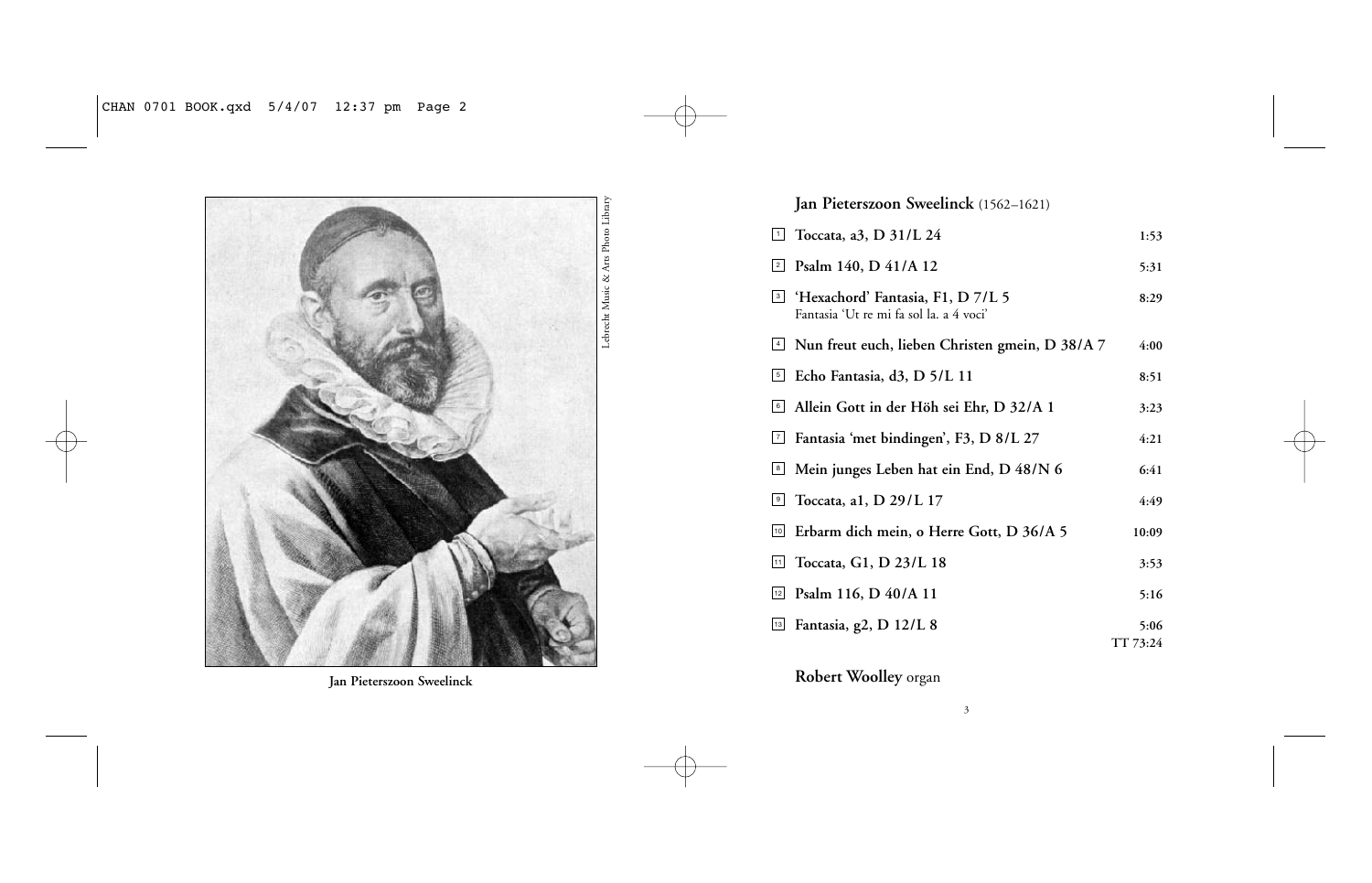# **Sweelinck: Organ Works**

Who was Jan Pieterszoon Sweelinck, the so-called 'Orpheus of Amsterdam'? Of his early life, we know that he was born in the eastern Dutch city of Deventer in 1562; that his father, Peter Swybbertszoon (Jan took his mother's family name), and other members of his family were organists; that the family moved to Amsterdam when Jan was two years of age so that his father could take up the organist's post at the Oude Kerk (Old Church); and that his early music education was probably gained through his father, his father's successor (Cornelis Boskoop), and Jan Willemszoon Lossy at nearby Haarlem. Throughout his working life Sweelinck occupied the position which his father had held at the Oude Kerk. The town's Protestant magistracy controlled this position (after the Dutch Republic's official adoption of Protestantism in 1578), not the church, and employed him to play organ 'recitals' every day and to oversee the maintenance of the church's large and small organs (which were owned by the town, not the church). In the newly Reformed Amsterdam, Sweelinck was prohibited from playing the organ in the

services (even simple accompaniment), a situation that was to remain the case for church organists until long after Sweelinck's death. He was a renowned organ expert (documentary details survive of his travels to various Dutch towns to inspect organs) and a sought-after organ teacher. Many organists came to study with him, particularly from Germany, and he was later termed the 'hamburgischen Organistenmacher', as he taught the organists who went on to occupy the posts at the four principal churches in Hamburg.

There are some 254 vocal works (psalm settings, motets, chansons, madrigals) to Sweelinck's name, and around seventy keyboard works in various genres; the vocal works were printed, but, by comparison, the keyboard works were circulated in manuscripts, mainly by the pupils. We must pay a debt of gratitude to his pupils, therefore, for preserving the keyboard music (performance can be argued on a case-by-case basis for either organ or stringed keyboard instrument) and for allowing us to glimpse Sweelinck's multifaceted, late-Renaissance

keyboard style, which shows distinct influences from Italian, particularly Venetian, keyboard music (Andrea Gabrieli, Merulo) and from English music (Blitheman, Bull, Philips). Alan Curtis covered this latter influence in great detail in his groundbreaking book *Sweelinck's Keyboard Music* (Leiden, 1969). The most recent and comprehensive investigation of Sweelinck's keyboard music is by Pieter Dirksen: *The Keyboard Music of Jan Pieterszoon Sweelinck* (Utrecht, 1997). Dirksen's works-catalogue numbering (D) is employed in this text, alongside the numbering used in the second edition (1974) of the *Opera Omnia* collections of the keyboard music (published under the control of three editors: L[eonhardt], A[nnegarn], and N[oske]).

Sweelinck the keyboardist was, of course, an improviser. As an organist playing his daily concerts or as a harpsichordist providing entertainment at social functions (only occasionally it seems), he was used to inventing different sorts of music out of his head according to learnt, formulaic patterns and procedures. What does the surviving music in the manuscript sources tell us about the player-improviser? An extant score, of course, only captures one particular 'working out' of an idea or group of ideas: it is best seen perhaps as an idealised version, recording, mainly for pedagogical reasons, not a single 'performance' but the optimum treatment of themes, control of contrapuntal textures, construction of forms, and application of florid passagework. In this recital Robert Woolley selects works representative of all the genres in which we know that Sweelinck 'worked': the free forms (toccata, fantasia, echo fantasia) and the variations, on both sacred and secular melodies.

Collectively, the three toccatas show what the virtuosic genre meant to Sweelinck: the controlled synthesis of chordal textures, contrapuntal part-writing, and eloquent, flowing passagework. For instance, the **Toccata, D 31/L 24** begins with chords (from which a dactylic pattern emerges), moves to scales in the right and left hands, then to short motivic patterns in alternation between the hands, and finally to quicker passagework and a cadenza-like flourish. The **Toccata, D 29/L 17** follows a similar format, this time with the addition of a wellargued fugato before figuration, characteristic of English virginalists, resumes to allow the player to explore the whole compass of the keyboard. The **Toccata, D 23/L 18**, which

4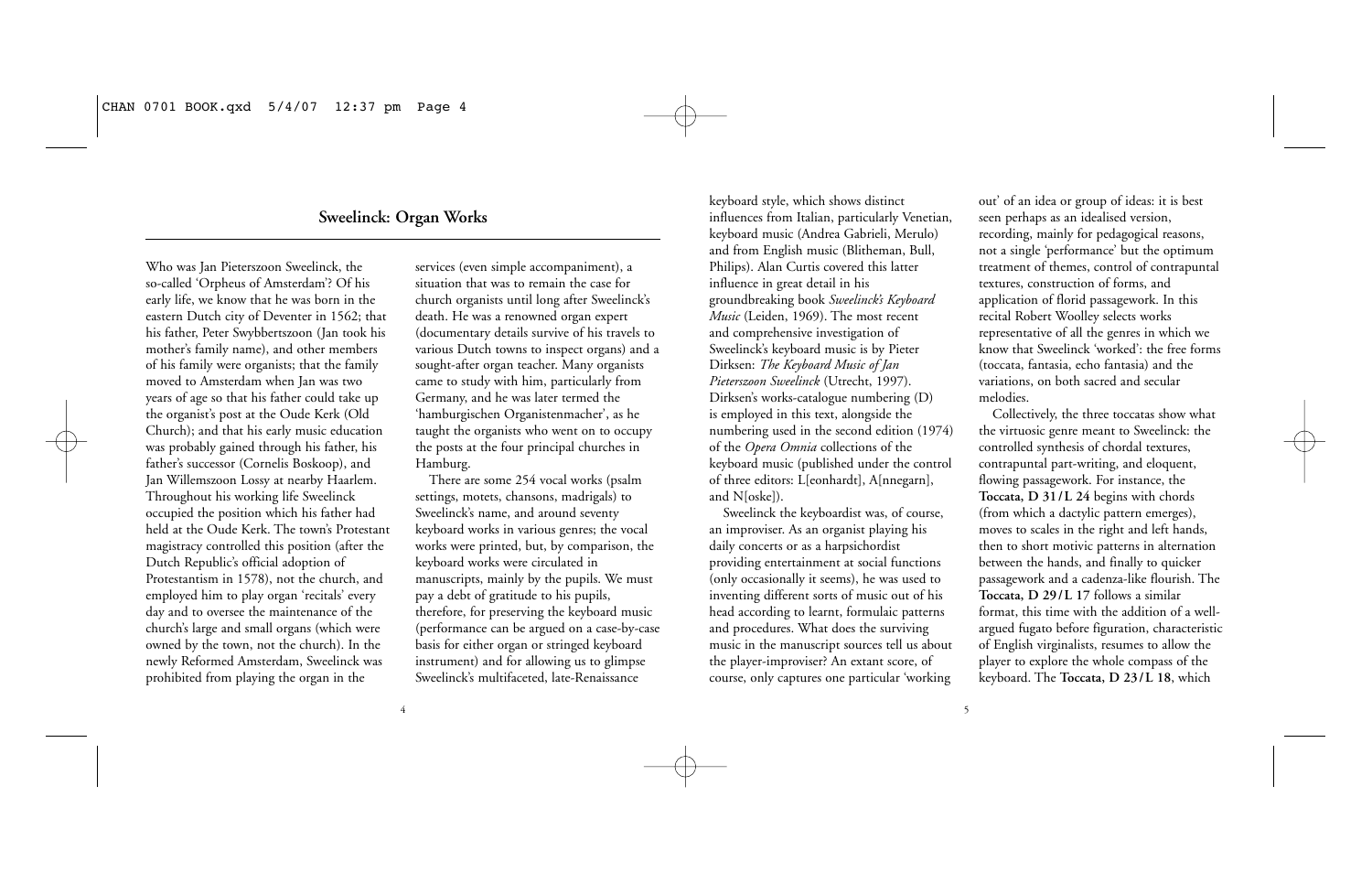comes from the largest and most trustworthy source for Sweelinck's keyboard music, the *Lübbenauer Orgeltabulaturen* (MS Lynar A1), lacks the central, imitative section but the manuscript contains rare ornament signs and some fingerings.

One of the main sources for the **'Hexachord' Fantasia, D 7/L 5** is the Fitzwilliam Virginal Book, where it is entitled 'Ut re mi fa sol la. a 4 voci' and given the date 1612. It opens like a fugue, with imitative entries, and the ensuing counterpoint develops in conjunction with the regular appearance of a long-note *cantus firmus* formed from the six consecutive notes of the so-called hexachord (on F, the 'soft' hexachord, and on C, the 'natural' hexachord). The hexachord *cantus firmus* emerges in all registers and its note lengths are shortened at several points in a process called diminution (lengths halved; speed doubled); the counterpoint surrounding and embellishing the quickening hexachords becomes increasingly complicated, syncopated, and virtuosic. Here one can see characteristics typical of Sweelinck in his fantasias: sectional, essentially monothematic works with occasional secondary ideas, enlivened from time to time (and at the end

brought to a climax) by decorative figuration.

The other fantasias on this disc are contrasting works. The **Fantasia, D 12/L 8** casts the subject in many transpositions and embellishes it with toccata-like patterns, including florid sextuplets towards the close. The **Fantasia 'met bindingen', D 8/L 27** lacks the virtuosic element, but in its tight counterpoint and suspended harmonies exploits sustained sonority and *gravitas* to magical effect. The **Echo Fantasia, D 5/L 11** is representative of a special genre in which free, almost theme-less passages, based on quasi-canonic exchanges between the hands, transform imperceptibly one to the other; some passages exploit contrast by requiring the organist to echo short motifs, marked *forte* and *piano*, on a different manual and hence with a different colour. Rapid embellishment closes this piece rather in the manner of a toccata.

The variation form was of great importance to Sweelinck. Here the English influence is most notable. In the settings of the sacred melodies – two Calvinist psalm melodies, **Psalm 116, D 40/A 11** and **Psalm 140, D 41/A 12**, and three Lutheran chorale melodies, **Nun freut euch, lieben Christen gmein, D 38/A 7**, **Allein Gott in**

6  $\overline{\phantom{a}}$  7

**der Höh sei Ehr, D 32/A 1**, and **Erbarm dich mein, o Herre Gott, D 36 /A 5**, are featured here – there is always a sense of logic and order. These variations are built on a particular treatment of the *cantus firmus*, whereby the melody (plain or slightly embellished) is set each time in a different voice (the number of voices varies from variation to variation) and within a different contrapuntal texture. **Mein junges Leben hat ein End, D 48/N 6** is undoubtedly the best known of his sets of keyboard variations on secular melodies. After a simple setting of the melody (the simplicity returns in the final verse), the variations increase in pace and complexity, each variation line by line exploiting different ideas; much of the patterned embellishment is clearly redolent of that adopted by Elizabethan and Jacobean virginalists in their artful and internationally acclaimed keyboard works.

**© 2003 Andrew McCrea**

A well-known harpsichordist, organ soloist, chamber and orchestral musician, **Robert Woolley** has performed in North and South America, Japan, the Czech Republic, Slovakia, Hungary and throughout Western Europe. He regularly broadcasts for the BBC, recording on historic organs, harpsichords and fortepianos from collections such as those at Fenton House, Hatchlands and Finchcocks. In 1984 he co-founded The Purcell Quartet with which he tours regularly and has played at most of the major European festivals. He was Artist in Residence at Washington University in St Louis and currently is Adviser for Early Music and Professor of Harpsichord and Continuo at the Royal College of Music. Robert Woolley's discography includes works by Blow, Böhm, Byrd, Frescobaldi, Gibbons, Handel, Purcell, Scarlatti, Seixas and Tallis, and, with The Purcell Quartet for Chandos, sacred cantatas by Buxtehude and the complete concertos for harpsichord by J.S. Bach, among many other works.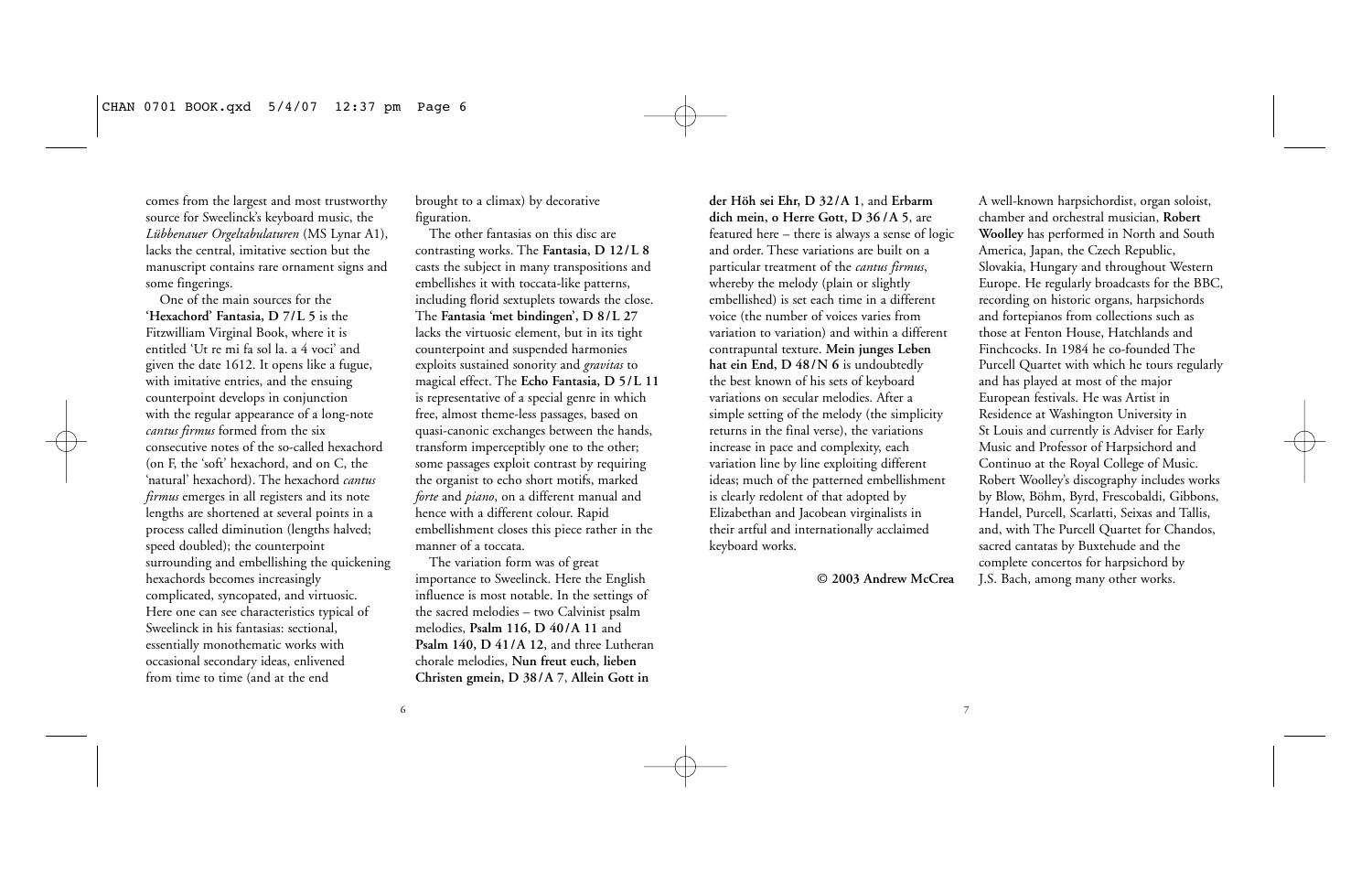# **Sweelinck: Orgelwerke**

Wer war Jan Pieterszoon Sweelinck, der sogenannte "Orpheus von Amsterdam"? Über sein frühes Leben wissen wir, daß er 1562 in der ostholländischen Stadt Deventer geboren wurde, daß sein Vater Peter Swybbertszoon (Jan nahm den Nachnamen seiner Mutter an) und andere Mitglieder der Familie Organisten waren, daß die Familie, als Jan zwei Jahre alt war, nach Amsterdam zog, damit sein Vater die Organistenstelle an der Oude Kerk annehmen konnte, und daß er seine frühe musikalische Ausbildung vermutlich durch seinen Vater, dessen Nachfolger (Cornelis Boskoop) und Jan Willemszoon Lossy im nahegelegenen Haarlem erhielt. Während seines gesamten beruflichen Lebens hatte Sweelinck an der Oude Kerk das schon von seinem Vater ausgeübte Amt inne. Seit der offiziellen Einführung des Protestantismus in der niederländischen Republik im Jahr 1578 stand dieses Amt unter der Verwaltung des protestantischen Magistrats der Stadt und nicht der Kirche; die Dienstverpflichtungen des Organisten sahen vor, daß er täglich Orgel-"Konzerte" zu geben und für die

Instandhaltung der großen und kleinen Kirchenorgeln zu sorgen hatte, die der Stadt und nicht der Kirche gehörten. In dem neu reformierten Amsterdam war es Sweelinck untersagt, im Gottesdienst die Orgel zu spielen (selbst einfache Begleitung des Gemeindegesangs) – eine Regelung, die für Kirchenorganisten noch bis lange nach Sweelincks Tod gelten sollte. Er war ein gefragter Orgellehrer und berühmter Orgelexperte – es gibt dokumentarische Nachweise von Reisen in verschiedene holländische Städte mit dem Zweck der Orgelinspektion. Zahlreiche angehende Organisten, speziell aus Deutschland, studierten bei ihm und man nannte ihn später den "hamburgischen Organistenmacher", da er die Musiker ausbildete, die nachmals die Ämter an den vier Hauptkirchen Hamburgs besetzten.

Unter Sweelincks Namen sind rund 254 Vokalwerke (Psalmvertonungen, Motetten, Chansons, Madrigale) und etwa siebzig Kompositionen für Tasteninstrumente in unterschiedlichen Gattungen überliefert; die Vokalwerke erschienen im Druck, die

Kompositionen für Tasteninstrumente hingegen wurden handschriftlich verbreitet, vor allem durch seine Schüler. Wir sind diesen Schülern daher für die Erhaltung dieses Werkbestands zu Dank verpflichtet (ob die einzelnen Kompositionen auf der Orgel oder auf einem besaiteten Tasteninstrument auszuführen sind, muß von Fall zu Fall entschieden werden) und dafür, daß uns so ein Blick auf Sweelincks facettenreichen Clavierstil der Spätrenaissance vergönnt ist, der sowohl den Einfluß italienischer, speziell venezianischer Tastenkunst (Andrea Gabrieli, Merulo) zeigt als auch englischer Musik (Blitheman, Bull, Philips). Alan Curtis behandelte die zuletzt genannte Einflußsphäre detailliert in seiner fundamentalen Studie *Sweelinck's Keyboard Music* (Leiden, 1969). Die jüngste und umfassendste Untersuchung zu Sweelincks Tastenmusik ist Pieter Dirksens Buch *The Keyboard Music of Jan Pieterszoon Sweelinck* (Utrecht, 1997). Die Numerierung von Dirksens Werkverzeichnis (D) wird hier neben der in der zweiten Auflage (1974) der *Opera Omnia* eingeführten verwendet (die in der Gesamtausgabe erschienenen Tastenwerke wurden unter der Aufsicht von drei Herausgebern ediert – L[eonhardt], A[nnegarn] und N[oske]).

Der Tastenvirtuose Sweelinck war natürlich auch Improvisateur. Als Organist, der seine täglichen Konzerte gab, oder als Cembalist, der (anscheinend nur gelegentlich) bei gesellschaftlichen Anlässen zur Unterhaltung aufspielte, war er gewohnt, mithilfe von vorgegebenen Formeln und Techniken verschiedene Arten der Musik aus dem Stehgreif zu erfinden. Was kann uns die erhaltene Musik in den handschriftlichen Quellen über den Spieler und Improvisateur mitteilen? Eine überlieferte Partitur fängt natürlich nur eine bestimmte "Ausarbeitung" einer Idee oder Ideengruppe ein; sie ist daher am besten als eine ideale Fassung zu verstehen, die vor allem zu pädagogischen Zwecken nicht eine einzelne "Aufführung" festhält, sondern die optimale Behandlung der Themen, Beherrschung des kontrapunktischen Satzes, formale Konstruktion und Anwendung lebhaften Passagenwerks. Für dieses Recital wählte Robert Woolley Werke aus allen Gattungen, in denen Sweelinck unseres Wissens "arbeitete" – freie Formen (Toccata, Fantasie, Echo-Fantasie) und Variationen über geistliche wie auch weltliche Melodien.

Die drei Toccaten zeigen gemeinsam, was diese virtuose Gattung Sweelinck bedeutete – die vollendete Synthese von akkordischen

 $8 \qquad \qquad 9$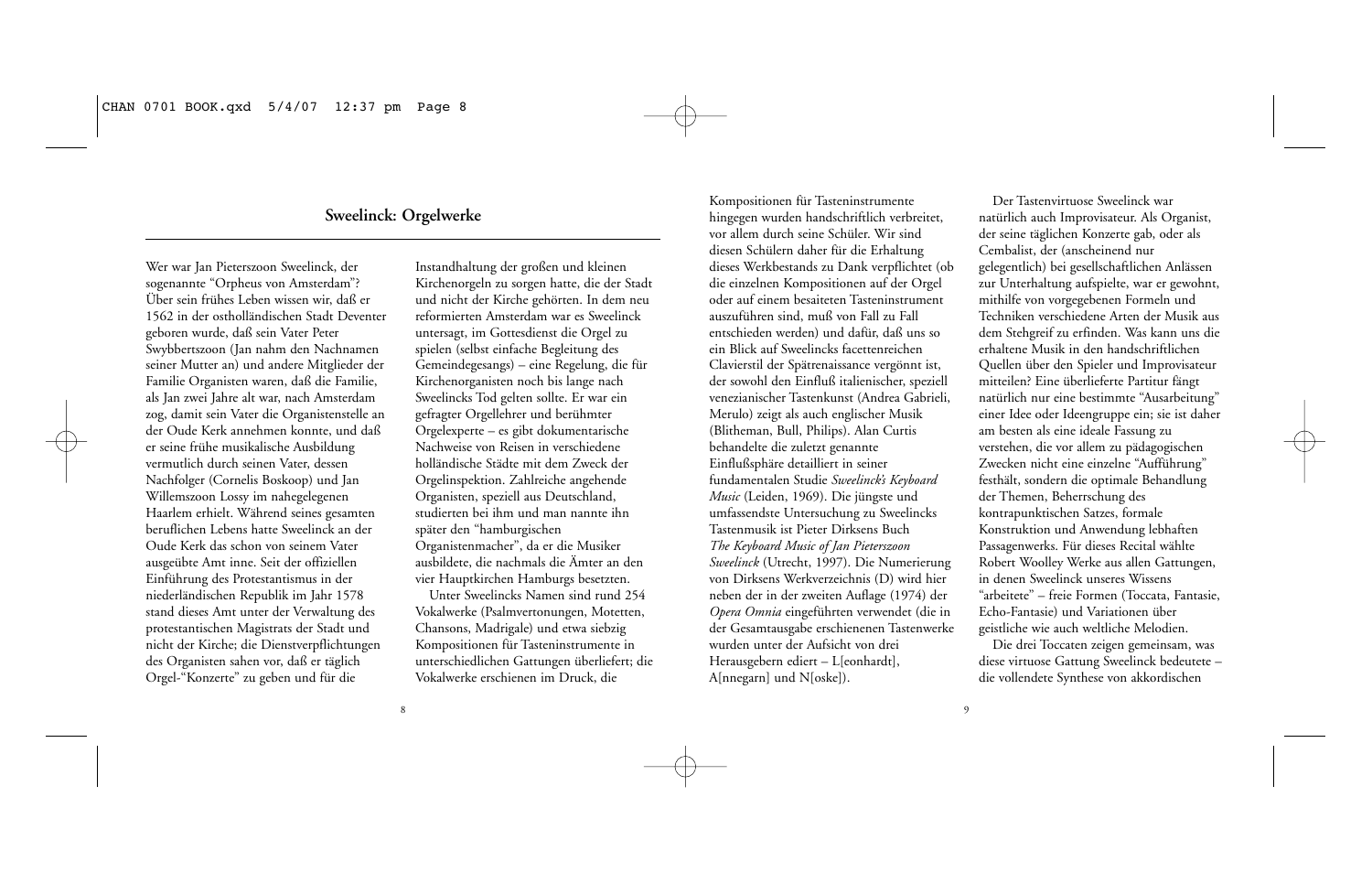Satztechniken, kontrapunktischer Stimmführung und eloquentem, fließendem Passagenwerk. Die **Toccata D 31/L 24** zum Beispiel beginnt mit Akkorden (aus denen sich ein dactylisches Muster ergibt), geht zu Skalen in der rechten und linken Hand über, auf die kurze, zwischen den Händen wechselnde motivische Gruppen folgen, und endet schließlich in beschleunigtem Passagenwerk und einer kadenzartigen Verzierung. Die **Toccata D 29 / L 17** folgt einem ähnlichen Format, diesmal mit einem zusätzlichen wohlformulierten Fugato, bevor erneut die für englische Virginalisten typischen Figurationen einsetzen, die dem Spieler erlauben, die ganze Bandbreite der Tastatur zu erkunden. Die der größten und verläßlichsten Quelle für Sweelincks Tastenmusik, den Lübbenauer Orgeltabulaturen (MS Lynar A1) entstammende **Toccata D 23/L 18** verzichtet auf den zentralen imitativen Teil, die Handschrift enthält jedoch seltene Verzierungszeichen und einige Fingersätze.

Eine der Hauptquellen der **"Hexachord"- Fantasie D 7/L 5** ist das Fitzwilliam Virginalbuch, in dem das Werk den Titel "Ut re mi fa sol la. a 4 voci" trägt und auf das Jahr 1612 datiert ist. Die Komposition beginnt wie eine Fuge mit imitativen

Einsätzen, und der nachfolgende Kontrapunkt entwickelt sich parallel zu einem regelmäßig erklingenden *cantus firmus* in langen Notenwerten, der aus den sechs aufeinanderfolgenden Noten des sogenannten Hexachords besteht (der "weiche" Hexachord auf F und der "natürliche" Hexachord auf C). Der Hexachord-*cantus-firmus* erscheint in allen Lagen und die Notenwerte werden an verschiedenen Stellen diminutiv verkürzt (d.h. sie werden halbiert, wodurch sich das Tempo verdoppelt); der die schneller werdenden Hexachorde umgebende und ausschmückende Kontrapunkt gestaltet sich zunehmend komplexer, synkopiert und virtuos. Hier kann man Merkmale erkennen, die für Sweelincks Fantasien typisch sind – segmentierte, im Prinzip monothematische Werke mit gelegentlichen sekundären Einfällen, die von Zeit zu Zeit durch dekorative Figurationen belebt und zum Schluß zu einem Höhepunkt gebracht werden.

Die übrigen Fantasien auf dieser CD sind gegensätzliche Werke. Die **Fantasie D 12/L 8** präsentiert ihr Thema in zahlreichen Transpositionen und schmückt es mit toccatenhaften Elementen aus, zum Schluß sogar mit lebhaften Sextolen. Die

#### **Fantasie "met bindingen" D 8/L 27**

verzichtet auf virtuose Züge und erkundet stattdessen mit ihrem strikten Kontrapunkt und ihren Vorhaltsharmonien die geradezu magische Wirkung von ausgehaltenen Klängen und *gravitas*. Die **Echo-Fantasie D 5/ L 11** steht für eine eigene Gattung, in der freie, fast themenlose Passagen, die auf quasi kanonhaften Wechseln zwischen den Händen basieren, unmerklich ineinander übergehen; einige Abschnitte beruhen auf dem Kontrastprinzip, indem sie den Organisten kurze, mit *forte* und *piano* bezeichnete Motive als Echos auf jeweils verschiedenen Manualen und somit in unterschiedlichen Klangfarben spielen lassen. Das Stück endet mit schnellem Passagenwerk fast in der Art einer Toccata.

Die Form der Variation war für Sweelinck von großer Bedeutung. Hier ist der Einfluß der englischen Musik am deutlichsten zu spüren. In den Vertonungen geistlicher Lieder – die vorliegende Aufnahme präsentiert zwei calvinistische Psalmmelodien, **Psalm 116 D 40/A 11** und **Psalm 140 D 41/A 12**, sowie drei lutherische Choralmelodien, **Nun freut euch, lieben Christen gmein D 38 /A 7**, **Allein Gott in der Höh sei Ehr D 32/A 1** und **Erbarm dich mein, o Herre Gott**

**D 36/A 5** – ist stets ein Sinn für Logik und Ordnung zu spüren. Diese Variationen basieren auf einer besonderen Behandlung des *cantus firmus*, bei der die (einfache oder leicht verzierte) Melodie jedes Mal in einer anderen Stimme erscheint (die Stimmenzahl wechselt von Variation zu Variation) und in ein anderes kontrapunktisches Gefüge eingebettet ist. **Mein junges Leben hat ein End D 48/N 6** ist zweifellos die bekannteste von Sweelincks Variationsreihen für Tasteninstrumente über weltliche Lieder. Nach einer einfachen Harmonisierung der Melodie (diese schlichte Form kehrt im letzten Vers wieder) steigern sich die Variationen in Tempo und Komplexität, wobei jeder einzelne Satz Zeile für Zeile verschiedene musikalische Ideen erkundet; viele der Figurationen erinnern deutlich an Techniken, die die Virginalisten der Ära Elizabeths I. und James' I. in ihren kunstvollen und international geschätzten Tastenwerken anwandten.

> **© 2003 Andrew McCrea** Übersetzung: Stephanie Wollny

Als führender Cembalospieler und Organist ist **Robert Woolley** in Solo-, Kammer- und Orchesterkonzerten in Nord- und

10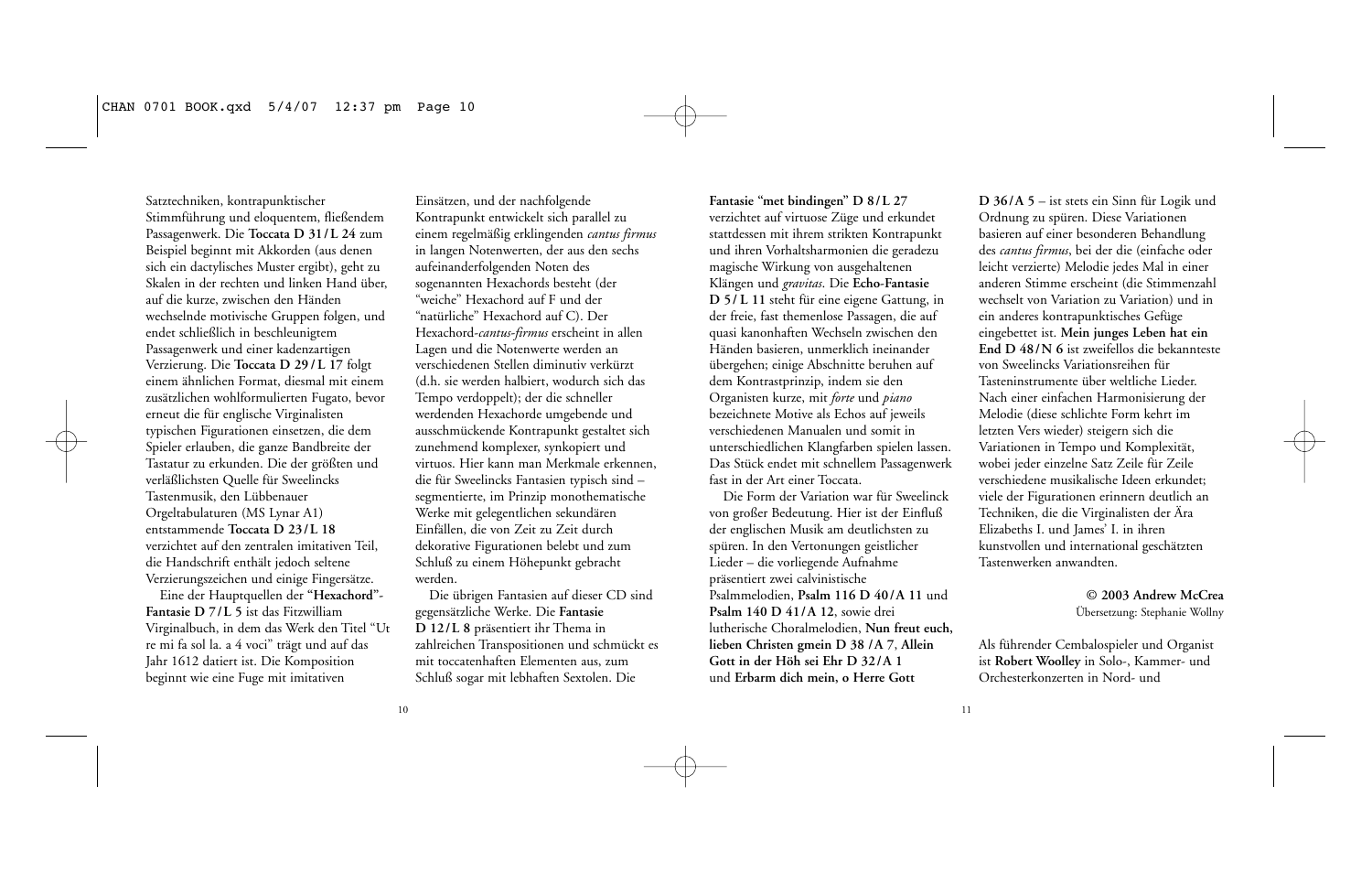Südamerika, Japan, der Tschechischen Republik, der Slowakei, Ungarn und ganz Westeuropa aufgetreten. Er ist regelmäßig im BBC-Rundfunk mit zahlreichen Darbietungen auf historischen Orgeln, Cembalos und Klavieren aus Sammlungen wie denen von Fenton House, Hatchlands und Finchcocks zu hören. Als Gründungsmitglied des Purcell-Quartetts (1984) geht er mit dem Ensemble regelmäßig auf Tournee und hat bei den meisten europäischen Musikfestspielen mitgewirkt. Er war Gastkünstler an der Washington University in St. Louis und ist derzeit Berater für Alte Musik und Professor für Cembalo und Continuo am Royal College of Music. Robert Woolleys Diskographie umfasst Werke von Blow, Böhm, Byrd, Frescobaldi, Gibbons, Händel, Purcell, Scarlatti, Seixas und Tallis sowie, mit dem Purcell-Quartett für Chandos, u.a. geistliche Kantaten von Buxtehude und eine Gesamteinspielung der Cembalokonzerte von J.S. Bach.



**Painting of the small organ of the Oude Kerk in Amsterdam by Emanuel de Witte, 1654**

# **Sweelinck: Œuvres pour orgue**

13

Qui était Jan Pieterszoon Sweelinck que l'on appelait l'"Orphée d'Amsterdam"? Au sujet de ses origines et de sa jeunesse, l'on sait qu'il vit le jour en 1562 à Deventer, une ville de l'est des Pays-Bas, et que son père, Peter Swybbertszoon (Jan prit le patronyme de sa mère), était organiste, comme d'autres membres de sa famille. L'on sait aussi que la famille s'installa à Amsterdam quand Jan eut deux ans afin que son père puisse y occuper le poste d'organiste à l'Oude Kerk (Ancienne église) et que c'est avec lui sans doute qu'il commença à étudier la musique, ainsi qu'avec son successeur (Cornelis Boskoop) et avec Jan Willemszoon Lossy, à Haarlem, ville toute proche. Tout au long de sa vie professionnelle, Sweelinck fut titulaire de l'orgue de l'Oude Kerk, poste qu'occupait également son père. Ce poste n'était pas sous le contrôle des autorités religieuses, mais bien de la magistrature protestante de la ville (après l'adoption officielle du protestantisme par la République des Provinces-Unies en 1578) qui avait recours à ses services pour jouer quotidiennement des "récitals" d'orgue et pour inspecter les orgues de toutes

dimensions (propriété de la ville et non de l'église). Dans la ville d'Amsterdam nouvellement réformée, Sweelinck n'avait pas l'autorisation de jouer de l'orgue pendant les services (pas même une simple musique d'accompagnement à l'orgue), situation qui persista longtemps encore après son décès, affectant ses successeurs qui desservaient les églises. Sweelinck était un spécialiste réputé de l'orgue (il subsiste des documents donnant des précisions sur ses voyages dans diverses villes des Pays-Bas afin d'y inspecter les orgues) et un professeur très demandé. De nombreux organistes, venant d'Allemagne principalement, vinrent étudier avec lui; il fut plus tard qualifié de "hamburgischen Organistenmacher" pour avoir formé les organistes qui desservirent les quatre principales églises de Hambourg.

Il existe quelque 254 œuvres vocales (psaumes mis en musique, motets, chansons, madrigaux) attribués à Sweelinck et environ soixante-dix œuvres pour clavier dans des genres divers. Contrairement aux œuvres vocales qui furent imprimées, ces dernières furent diffusées sous forme de manuscrits,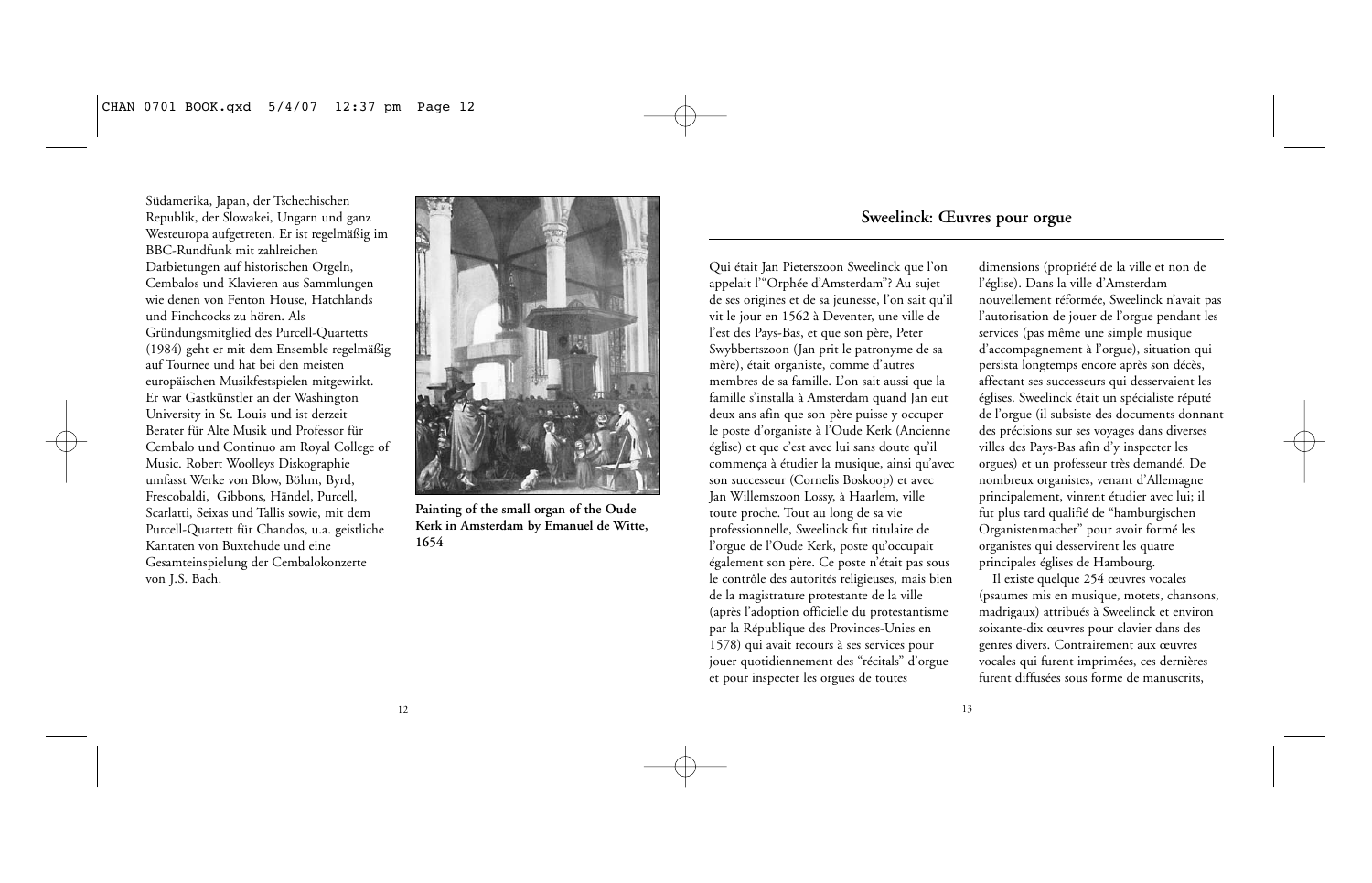principalement par ses élèves. Il nous faut être reconnaissants à ceux-ci d'avoir préservé la musique pour clavier de Sweelinck (des œuvres qui peuvent être exécutées, selon le cas, à l'orgue ou sur un instrument à cordes et à clavier) et de nous avoir permis de découvrir le style du compositeur marqué par cette fin de Renaissance, et ses facettes multiples. Il s'agit d'une écriture qui témoigne d'influences très nettes de la musique pour clavier en Italie, particulièrement à Venise (Andrea Gabrieli, Merulo), et de la musique anglaise (Blitheman, Bull, Philips). Alan Curtis s'étendit en détail sur cette dernière influence dans son ouvrage qui fit œuvre de pionnier: *Sweelinck's Keyboard Music* (Leiden, 1969). L'étude la plus récente et la plus complète de la musique pour clavier de Sweelinck est de Pieter Dirksen: *The Keyboard Music of Jan Pieterszoon Sweelinck* (Utrecht, 1997). La nomenclature des œuvres de Sweelinck, établie par Dirksen sous la référence (D), est reprise dans ce texte, parallèlement à celle utilisée dans la seconde édition (1974) des recueils de la musique pour clavier de l'*Opera Omnia* (publiées sous la responsabilité de trois éditeurs: L[eonhardt], A[nnegarn] et N[oske]).

Le grand expert du clavier qu'était Sweelinck improvisait bien sûr. Comme organiste jouant quotidiennement en concert

ou comme claveciniste agrémentant d'une musique divertissante les réunions en société (occasionnellement seulement, semble-t-il), il était habitué à inventer différentes musiques selon des schémas et procédés acquis. Que nous apprend la musique qui subsiste sous forme manuscrite au sujet de l'interprèteimprovisateur? Chacune de ces partitions ne renferme, évidemment, qu'un "développement" particulier d'une idée ou d'un groupe d'idées et peut sans doute être considérée comme une version idéalisée, reproduisant, principalement pour des raisons pédagogiques, non pas une "exécution" unique, mais une manière parfaite de traiter les thèmes, de maîtriser les textures contrapuntiques, d'élaborer des formes et de recourir à l'ornementation. Pour ce récital, Robert Woolley a choisi des œuvres représentatives de tous les genres abordés par Sweelinck: les formes libres (toccata, fantaisie, fantaisie exploitant l'effet d'écho) et les variations, à la fois sur des mélodies sacrées et profanes.

Ensemble, les trois toccatas montrent ce que ce genre, tout en virtuosité, signifiait pour Sweelinck: une ingénieuse synthèse de textures d'accords, d'écriture contrapuntique et d'épisodes fluides, éloquents. La **Toccata, D 31/L 24**, par exemple, commence par des accords (dont émerge un schéma dactylique), se poursuit par des gammes aux deux mains, par de brefs motifs joués en alternance par chacune des mains ensuite et, enfin, par des épisodes plus rapides et une ornementation à l'allure de cadence. La **Toccata, D 29/L 17** suit un schéma identique, cette fois avec l'addition, à bon escient, d'un fugato avant que des figures musicales, caractéristiques des virginalistes anglais, réapparaissent pour permettre à l'interprète d'explorer toute l'étendue du clavier. Dans la **Toccata, D 23/L 18** qui provient de la source la plus importante et la plus fiable pour la musique de clavier de Sweelinck, le *Lübbenauer Orgeltabulaturen* (MS Lynar A1), la section centrale en imitation fait défaut, mais le manuscrit contient de rares signes d'ornement et quelques doigtés.

L'une des principales sources pour la **Fantaisie "Hexacorde", D 7/L 5** est le Fitzwilliam Virginal Book où elle est intitulée "Ut re mi fa sol la. a 4 voci" et datée de 1612. Elle débute comme une fugue, avec des entrées en imitation, et le contrepoint qui suit se développe en même temps qu'apparaît progressivement un *cantus firmus* "tenu" en valeurs longues, formé par les six notes consécutives de ce qui est appelé l'hexacorde (sur fa, l'hexacorde "mou", et sur do,

l'hexacorde "naturel"). Le *cantus firmus* en forme d'hexacorde émerge dans tous les registres et les longueurs de notes sont abrégées en différents points dans le cours d'un processus appelé diminution (longueurs réduites de moitié; vitesse doublée); le contrepoint entourant et rehaussant les hexacordes qui s'accélèrent gagne sans cesse en complexité et en virtuosité, et est de plus en plus syncopé. Ici se manifestent des caractéristiques typiques des fantaisies de Sweelinck: ce sont des œuvres comportant plusieurs sections, essentiellement monothématiques, avec d'occasionnelles idées secondaires, qu'enjolivent ça et là (avec un climax en fin de morceau) des motifs décoratifs.

Les autres fantaisies reprises dans cet enregistrement sont des œuvres qui contrastent. La **Fantaisie, D 12/L 8** offre de nombreuses transpositions du sujet et le réhausse de motifs à l'allure de toccata comprenant notamment, vers la fin, des sextolets très ornementés. Dans la **Fantaisie "met bindingen", D 8/L 27**, l'élément de virtuosité fait défaut, mais dans le contrepoint strict et les harmonies suspendues, une sonorité soutenue et des *gravitas* exercent un effet magique. La **Echo Fantaisie, D 5/L 11** est représentative d'un

14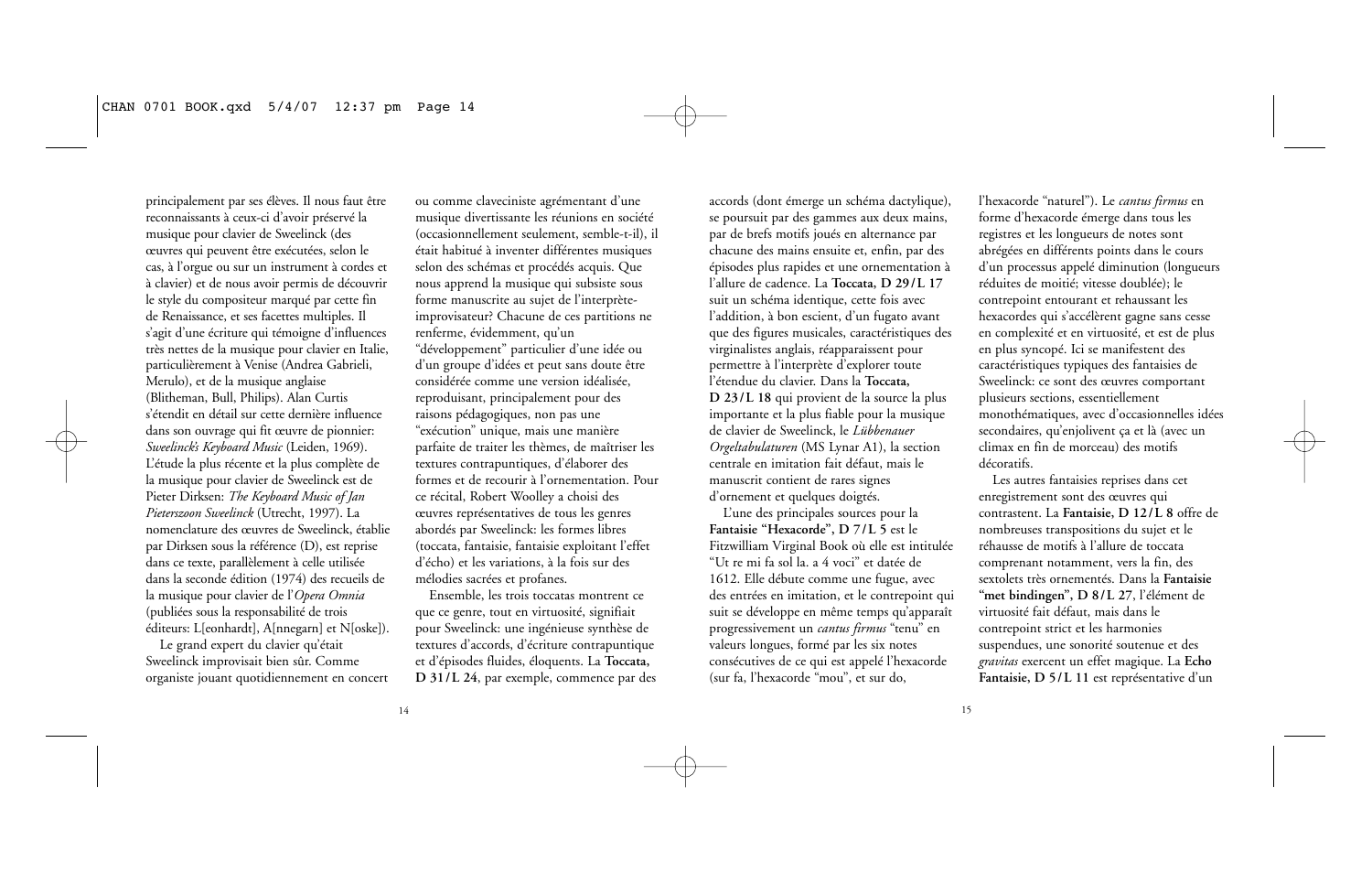genre particulier dans lequel des passages libres, pour ainsi dire sans thème, fondés sur des échanges joués presque en canon entre les mains, se transforment imperceptiblement l'un en l'autre; certains épisodes exploitent le contraste en demandant à l'organiste de créer un effet d'écho entre de brefs motifs, annotés *forte* et *piano*, en les jouant chacun sur un clavier manuel différent et donc en leur donnant un coloris différent. Une ornementation au rythme soutenu conclut la pièce un peu à la manière d'une toccata.

La variation était une forme d'une grande importance pour Sweelinck. Ici, l'influence anglaise est très manifeste. Dans les mises en musique des mélodies sacrées – deux psaumes calvinistes, **Psaume 116, D 40/A 11** et **Psaume 140, D 41/A 12**, et trois mélodies chorales luthériennes, **Nun freut euch, lieben Christen gmein, D 38/A 7**, **Allein Gott in der Höh sei Ehr, D 32/A 1** et **Erbarm dich mein, o Herre Gott, D 36/A 5**, sont repris dans cet enregistrement –, il y a toujours un sens de la logique et de l'ordre. Ces variations sont construites sur un traitement particulier du *cantus firmus* dont l'effet est de restituer la mélodie (simple ou légèrement ornementée) dans une voix différente (le nombre de voix change de variation à variation) et dans une

texture contrapuntique autre. **Mein junges Leben hat ein End, D 48/N 6** est sans nul doute la plus réputée du recueil de variations sur des mélodies profanes. Après une simple mise en musique de la mélodie (la simplicité réapparaît dans le vers final), les variations gagnent en rythme et en complexité, chacune exploitant ligne après ligne des idées différentes; une grande partie de l'ornementation évoque clairement celle qu'adoptaient les virginalistes à l'époque élisabéthaine et à celle de Jacques 1er dans leurs œuvres pour clavier, ingénieuses et internationalement appréciées.

> **© 2003 Andrew McCrea** Traduction: Marie-Françoise de Meeûs

Célèbre claveciniste, organiste soliste, chambriste et musicien orchestral, **Robert Woolley** s'est produit en Amérique du Nord et du Sud, au Japon, en République tchèque, en Slovakie, en Hongrie et dans toute l'Europe occidentale. Il participe régulièrement aux programmes de la BBC, enregistre sur des orgues, des clavecins et des pianos-forte historiques provenant de collections comme celles de Fenton House, Hatchlands et Finchcocks. En 1984, il fut l'un des fondateurs du Purcell Quartet, un **The Van Hagerbeer organ**

ensemble avec lequel il part régulièrement en tournée et participe à la plupart des grands festivals européens. Ancien artiste en résidence à Washington University à St Louis, il tient aujourd'hui le poste de conseiller en musique ancienne et professeur de clavecin et continuo au Royal College of Music. La discographie de Robert Woolley comprend entre autres des œuvres de Blow, Böhm, Byrd, Frescobaldi, Gibbons, Haendel, Purcell, Scarlatti, Seixas ainsi que Tallis; avec le Purcell Quartet, il a enregistré de nombreuses œuvres pour Chandos, entre autres des cantates sacrées de Buxtehude et l'intégrale des concertos pour clavecin de J.S. Bach.



17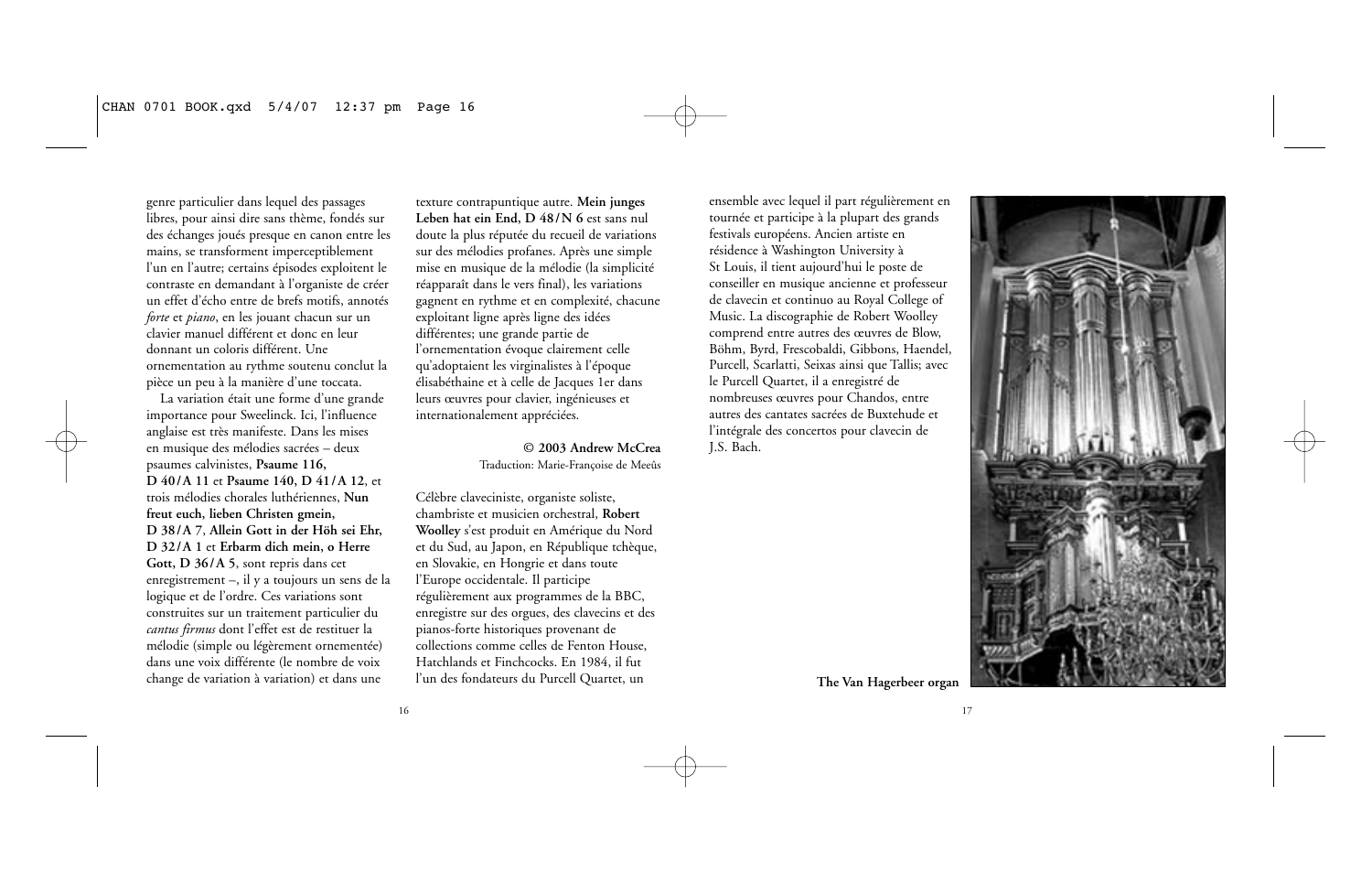### **The Organ of the Pieterskerk, Leiden Galtus en Germer van Hagerbeer, 1643**

Pitch:  $A = 415$  Hz Temperament: 1/4 comma meantone

| Rugwerk                       |                | Bovenwerk                 |              |
|-------------------------------|----------------|---------------------------|--------------|
| (Manual I, $CDE-c3$ )         |                | (Manual III, $CDE-c3$ )   |              |
| Prestant                      | 8              | Prestant                  | 8'           |
| Quintadeen                    | 8              | Holpijp                   | 8'           |
| Octaaf                        | 4              | Quintadeen                | 8'           |
| Holpijp                       | 41             | Octaaf                    | 41           |
| Superoctaaf                   | $\mathcal{L}'$ | Superoctaaf               | $2^{\prime}$ |
| Quintanus                     | $1^{1/2'}$     | Gemshoorn                 | $2^{\prime}$ |
| Sifflet                       | ľ              | Nasard                    | $1^{1/2'}$   |
| Mixtuur                       | III-VIII       | Sifflet                   | ľ            |
| Scherp                        | IV-VI          | Tertiaan                  | (from D)     |
| Sesquialtera                  | (from D)       | Sesquialtera              | (disc)       |
| Cornet                        | (from D)       | Trompet                   | 8'           |
| Schalmei                      | 8              | Voxhumana                 | 8'           |
| Tremulant                     |                | Tremulant                 |              |
| Hoofdwerk                     |                | Pedal                     |              |
| (Manual II, $F_1G_1A_1-c^3$ ) |                | $(CDE-d1)$                |              |
| Prestant                      | 24'            | Octaaf                    | 8'           |
| Prestant                      | 12'            | Octaaf                    | 4            |
| Bourdon                       | $16'$ (from D) | Trompet                   | 16           |
| Octaaf                        | 6              | Trompet                   | 8'           |
| Mixtuur                       | <b>IV-VIII</b> | Hoofdwerk–Rugwerk coupler |              |
| Groot Scherp                  | VI–X           | Calcant                   |              |
| Klein Scherp                  | <b>IV-VIII</b> |                           |              |

Trompet 12<sup>'</sup> (from D)

The organ of the Pieterskerk in Leiden is the first seventeenth-century Dutch town organ to be restored to its original disposition, sonority and pitch. It also contains some of the earliest speaking pipes in existence, dating back to 1446, and is currently the largest organ in Europe tuned in 1/4 comma meantone.

The Van Hagerbeer brothers substantially rebuilt the organ in 1643, but reused some earlier pipework made by Jakob van Bilsteyn in 1446, Jan van Covelens in 1518 and Jan Jacobsz van Lin in 1629, from the previous organ. They made a new main case with a 24´ front, and retained the fine Rugwerk case made by van Lin. The majority of the original pipework survived several subsequent renovations. In 1986 Jan van Biezen and Hans van Nieuwkoop devised a restoration scheme based on detailed historical investigation. It was decided to recreate the state of the organ as rebuilt by the Van Hagerbeers in 1643, but retaining stops added by Duyschot c. 1691 and Assendelft in 1744. Verschueren Orgelbouw restored the organ in 1994–98, making it ideal and unique for performing music of the seventeenth century.

Although rebuilt in 1643, this organ retains a number of the main features of the organs of the Oude Kerk, Amsterdam, where

Sweelinck was organist. These include the large Hoofdwerk *Principaal* chorus mirrored by the smaller Rugwerk *Principaal* chorus; complementary flute choruses on the Bovenwerk and Rugwerk, including the Bovenwerk *Holpijp* 8´, *Gemshoorn* 2´ and *Sifflet* 1´, and the Rugwerk *Quintadeen* 8´, *Holpijp* 4´ and *Quintanus* (*Sifflet*) 11/2´; *Trompeten* on the Bovenwerk and the pedal; and meantone temperament at a pitch of A = 415 Hz. The most important differences were that the Van Hagerbeer Hoofdwerk *Principaal* chorus was based on the lower 16´ (24´) pitch level, together with the addition of tierce-based *Tertiaan* and *Sesquialtera* mixtures (not used in this recording).

Detailed information about the organ and its restoration may be found in the monograph *Een Hollands stadsorgel uit de Gouden Eeuw–Het Van Hagerbeer-orgel in de Pieterskerk te Leiden*, ed. Willem-Jan Cevaal (Zutphen, 1999), with an English Summary on pp. 309–12.

#### **Registration**

A document from 1607 containing instructions for the Leiden organist Jan Janszoon van Sonnevelt gives a general idea of the 'tonal' structure of an organ recital in Sweelinck's time:

18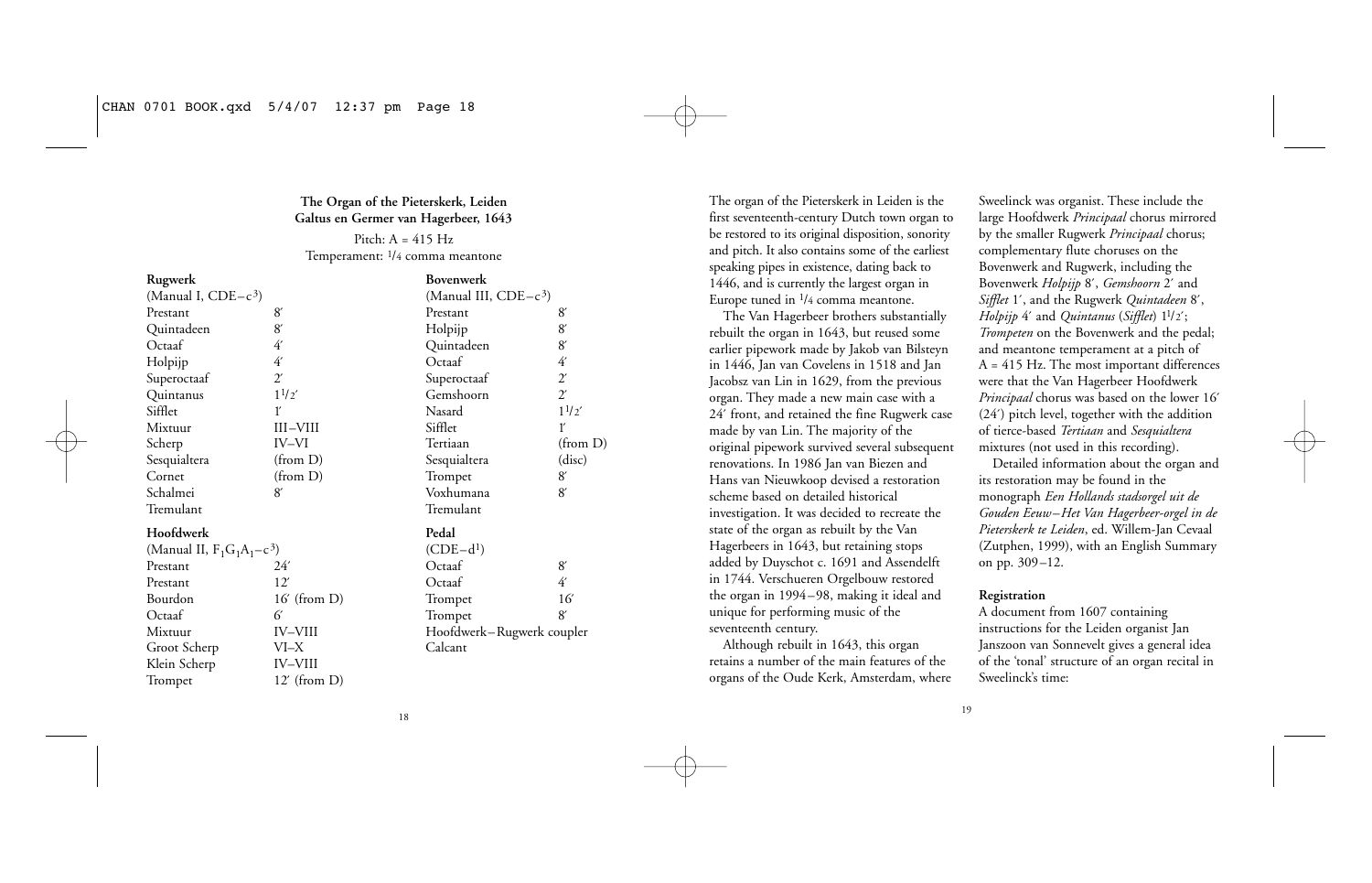*…*he will play as usual at the beginning and end on the *Principaal* and in between will use and play all the stops and their combinations according to the rules of the art, without leaving any untouched, in order that they will not through misuse stiffen or become silent, as has happened at other times.

This pattern remained standard throughout the 'classic' period of North European organ playing. For instance, Mattheson also divided registration into two categories:

To the first belongs the full organ. To the second belong all the remaining diverse variations, which can be realised especially through the use of several manuals and weaker, but nevertheless carefully selected, stops. This approach was followed in the present recording, using seventeenth-century Dutch registration practice.

The **Toccata in A minor, D 31/L 24** and **Fantasia in G minor, D 12/L 8** are played on the 16´ (24´) Hoofdwerk *Principaal*, with and without the *Trompet* respectively. The other toccatas and fantasias are played on the 8´-based Rugwerk *Principaal* to give more clarity to Sweelinck's intricate polyphonic textures. The **Fantasia 'met bindingen'** is played on the Hoofdwerk *Prestant*. As with the *Prestanten* of the other divisions, the pipes are doubled above c and tripled above

f2. The first register contains eighteen pipes dating from 1446.

The tenor and bass entries in the **'Hexachord' Fantasia** (Ut re mi fa sol la) are doubled on the pedal *Trompet*. The pedal *Trompet* is also used for the cantus firmus in Variations 3 and 4 of **Erbarm dich mein, o Herre Gott**, which bears the instruction 'Manualiter undt Pedaliter'. Here, the pedal cantus firmus was notated separately in the manuscript source, in tablature written below the left-hand six-line stave.

The solo sections of the **Echo Fantasia in D minor** are played on the Rugwerk *Schalmei*, with echoes on the Bovenwerk *Voxhumana*. In the sacred variations the seventeenth-century Dutch combination of reed stop with  $2', 1<sup>1</sup>/3'$ , and/or 1´ flutes is used (e.g. in **Allein Gott in der Höh sei Ehr**, Variation 3, **Erbarm dich mein, o Herre Gott**, Variations 5 and 6, **Psalm 116**, Variation 3 – both the latter bearing the instruction 'auf 2 Clauiren' in the manuscript – and in **Psalm 140**, Variations 1 and 5).

The variations on **Mein junges Leben hat ein End** are played entirely on flutes: Rugwerk *Quintadeen* in Variation 1, Rugwerk *Holpijp* 4´ in Variation 2, full Bovenwerk flute chorus in Variation 5, and on the wide-scaled Bovenwerk *Holpijp*, dating from 1518, in the last variation.



**Large organ of the Oude Kerk in Amsterdam**

#### **Sweelinck's organs**

Both the organs played by Sweelinck in the Oude Kerk, Amsterdam were mature examples of the early classic Dutch organ. This type of organ, which emerged after c. 1500, brought a number of earlier developments to their peak. For instance, the



**Drawing of the large organ of the Oude Kerk in Amsterdam by Jan Goeree, c. 1700**

old Blockwerk *Principaal* was divided into several registers, making it much more versatile. The other manual(s) was (were) equipped with a wide variety of flutes and reeds. A pedal *Trompet* became a standard feature. The specification of the large organ of the Oude Kerk was as follows:

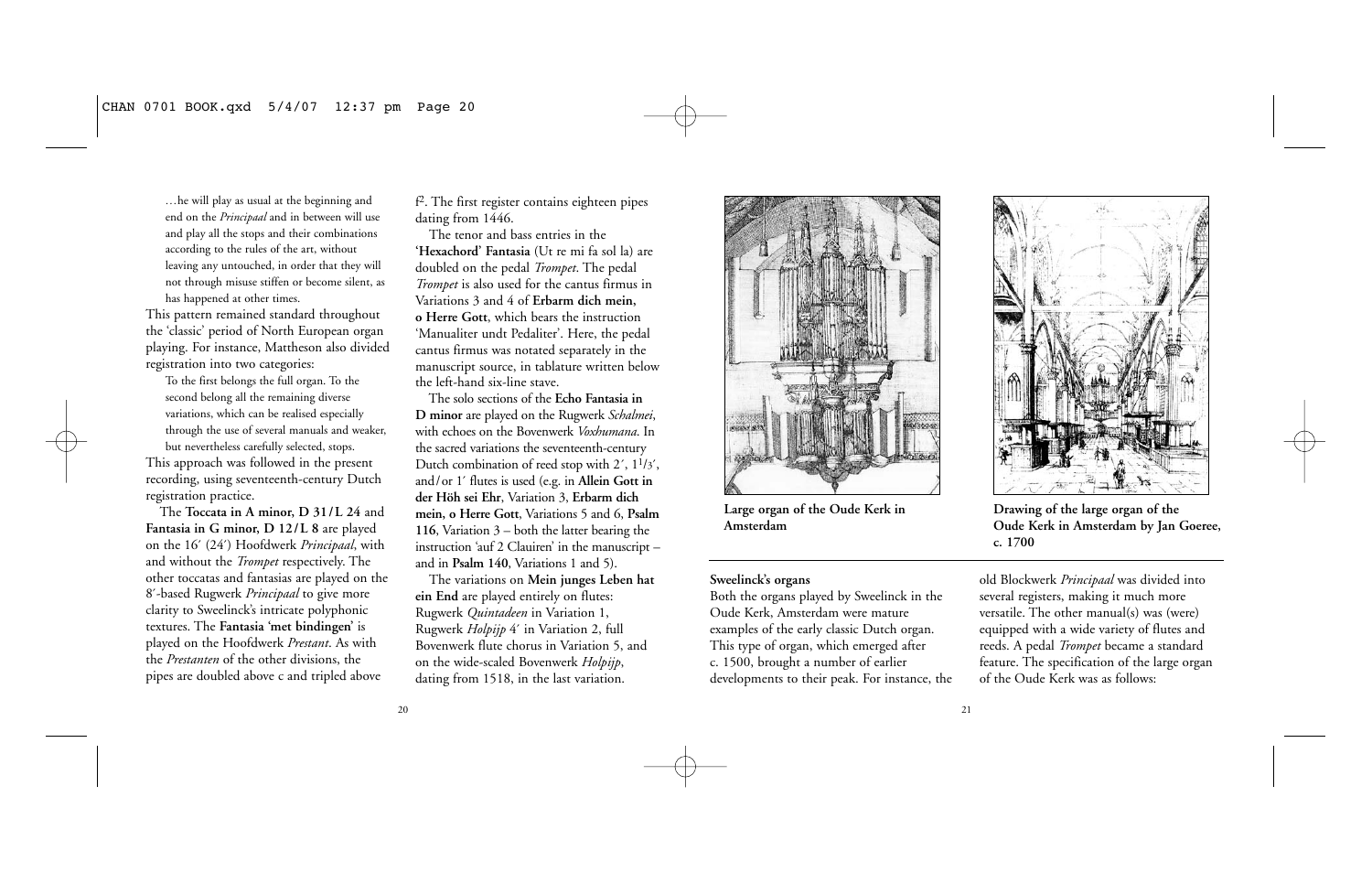## **Hendrik Niehoff and Jan van Ceulen, 1540–42**

| Rugwerk          |                                                            | Hoofdwerk (Prin                      |
|------------------|------------------------------------------------------------|--------------------------------------|
|                  | (Manual I, FGA–g <sup>2</sup> a <sup>2</sup> [38 notes])   | (Manual II, $F_1G_1$ .               |
| Prestant         | 8' (actually 6' etc.)                                      | 8<br>Prestant                        |
| Octaaf           | 4' ('Coppeldoef')                                          | 4<br>Octaaf +                        |
| Mixtuur          |                                                            | $\mathbf{2}^{\prime}$<br>Superoctaaf |
| Scherp           |                                                            | Mixtuur                              |
| Quintadeen       | 8'                                                         | Scherp                               |
| Holpijp          | 4'                                                         |                                      |
| Sifflet          | $(1\frac{1}{3})$                                           |                                      |
| Reeds:           |                                                            |                                      |
| Regaal           | 8                                                          |                                      |
| Baarpijp         | 8'                                                         |                                      |
| Schalmei         | 4                                                          |                                      |
| <b>Bovenwerk</b> |                                                            | Pedaal                               |
|                  | (Manual III, FGA-g <sup>2</sup> a <sup>2</sup> [38 notes]) | $(FGA-c1 [18 not$                    |
| Prestant         | 8' (actually 6' etc.) ('Doef')                             | to $F_1G_1A_1 - c^0$ of              |
| Holpijp          | 8                                                          | 8<br>Trompet                         |
| Fluit            | 4                                                          | $2^{\prime}$<br>Nachthoorn           |
| Nasard           | $2^{2}/3'$                                                 |                                      |
| Gemshoorn        | $2^{\prime}$                                               | Couper Rugwerk-                      |
| Sifflet          | (1')                                                       | Tremulant                            |
| Cimbel           | Ш                                                          |                                      |
| Trompet          | 8                                                          |                                      |
| Zink             | 8' descant, from $g^0$ (?)                                 |                                      |
|                  |                                                            |                                      |

(Manual II,  $F_1G_1A_1-g^2a^2$  [50 notes])<br>Prestant 8' (actually 12' etc.) ('  $8'$  (actually 12´ etc.) ('Doef') Octaaf +  $4'$  }<br>Superoctaaf 2´ } Mixtuur Scherp  $(FGA-c<sup>1</sup> [18 notes, pull-downs])$ to  $F_1G_1A_1-c^0$  of the Hoofdwerk])<br>Trompet 8´

**Rugwerk Hoofdwerk (Principaal)**

Couper Rugwerk–Bovenwerk

I am most grateful to Leo van Doeselaar, organist of the Pieterskerk, to Pieter Dirksen and to Peter van Dijk for their generous assistance with the preparation of this recording.

**© 2003 Robert Woolley**

You can now purchase Chandos CDs directly from us. For further details please telephone +44 (0) 1206 225225 for Chandos Direct. Fax: +44 (0) 1206 225201. Chandos Records Ltd, Chandos House, Commerce Way, Colchester, Essex CO2 8HQ, UK E-mail: chandosdirect@chandos.net Website: www.chandos.net

Any requests to license tracks from this or any other Chandos disc should be made directly to the Copyright Administrator, Chandos Records Ltd, at the above address.

### **Chandos 24-bit Recording**

The Chandos policy of being at the forefront of technology is now further advanced by the use of 24-bit recording. 24-bit has a dynamic range that is up to 48dB greater and up to 256 times the resolution of standard 16-bit recordings. These improvements now let you the listener enjoy more of the natural clarity and ambience of the 'Chandos sound'.

**Recording producer** Gary Cole **Sound engineer** Gary Cole **Editor** Gary Cole **Recording venue** Pieterskerk, Leiden, The Netherlands; 19–21 August 2002 **Front cover** Photograph of the Van Hagerbeer organ, Pieterskerk, Leiden by Dirk Ketting **Back cover** Photograph of Robert Woolley by Hanya Chlala **Design** Sean Coleman **Booklet typeset by** Dave Partridge **Booklet editor** Finn S. Gundersen P 2003 Chandos Records Ltd C 2003 Chandos Records Ltd Chandos Records Ltd, Colchester, Essex CO2 8HQ, UK Printed in the EU